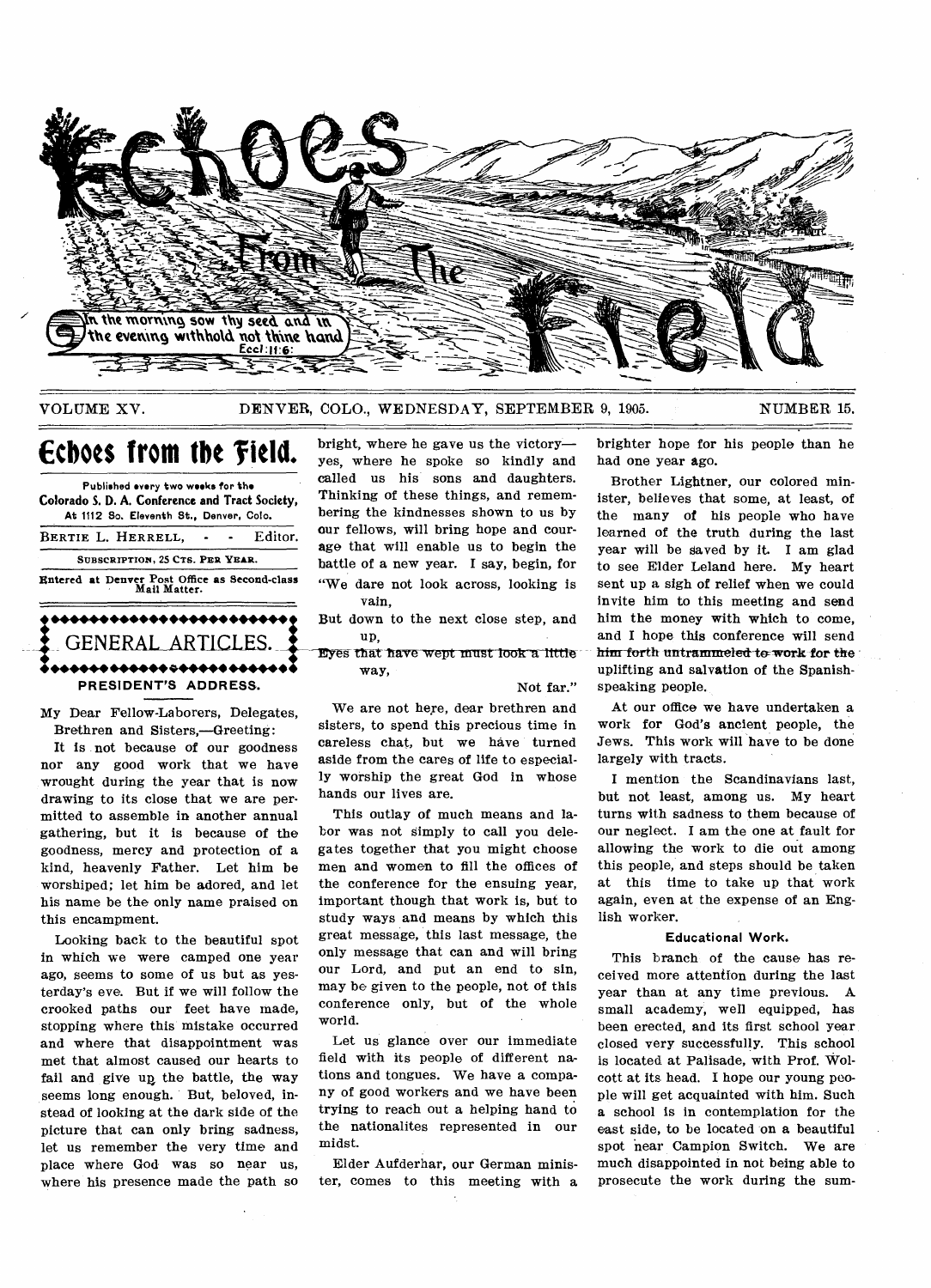## ECHOES FROM THE FIELD.

mer, but even now, could we have the means, we could do much before winter comes.

### **The Book Work.**

We are very sorry that we, as a conference, are not doing what we should along this line, and, in my udgment, the thing to do would be to turn the book work over to the publishing houses, as they desire us to do. If not, secure a book man—not an office book man—but a field book man.

## **Finances.**

**I** am pleased to say that the finances of our conference are in the best condition at the present time of any time during the last six years. This, dear ones, is largely due to your faithfulness, for which we thank you much. Considering the work as a whole, we should say, with gratitude, "Thank God for his goodness through the year."

And now, beloved delegates, this conference is in your hands. We, your servants, lay at your feet the burden we have carried during the year, and ask you to study and plan, and make such changes as seem good to God and to you.

I thank you, one and all, for the support through the long five years I have tried to serve you, but above all let the name of God be praised.

G. F. Watson.

### **WHAT YOU NEED.**

If your school has never held a 'Sabbath school convention, you will need the "Convention Number" of the **Worker.** 

If your school held a convention some time in the past, and it was not wholly successful, you will surely need the "Convention Number."

If your school has already held many successful conventions, you will appreciate the value of such a help and will **know** that you will need the "Convention Number."

The "Convention Number" will contain a suggestive program. It will give substantial help to those writing upon the topics suggested in the program. It will give ringing testimonials from those who have held successful conventions It will tell **how** to conduct a successful convention. It will mention details as well as general principles. Any school desiring to hold a convention any time within a year should have this particular "Convention Number," for there will not be another for at least a twelvemonth.

## **COLORADO CONFERENCE PRO-CEEDINGS.**

The twenty-third annual session of the Colorado conference convened in the beautiful park at Rocky Mountain Lake, Denver, Colorado, August 18, 1905, at 8:45 a. m., Elder G. F. Watson in the chair.

Elder S. F. Svensson read the ninety\_ sixth Psalm, and Elder E. T. Russell invoked the blessing of God upon the meeting. The roll was called, and delegates from many of the churches were seated. In response to the call for new churches the following were presented:

The La Junta church, organized July 29, 1905, with eleven members.

The Peaceful Valley church, recently organized, with seventeen members.

The Villa Grove church, recently oragnized with eight members.

The Almagordo, N. M., church, organized last winter with twelve members.

Elder Watson delivered his annual address, which will be published in full.

On motion of Elder Long, the chairman appointed the following committees:

On seating of Delegates and Irregularities: H. L. Hoover, L. A. Spring and Dr. W. W. Hills.

Pastoral Committee: G. W. Anglebarger, S. F. Svensson and H. M. J. Richards.

The conference voted to choose seven persons from among the delegates to act with the Conference Committee in appointing the remaining committees, and the following named persons were chosen: W. A. Hanikns, U. P. Long, F. W. Patterson, M. D. Warfle, W. Ziegler, Dr. W. W. Hills, C. A. Frederick.

At the second meeting, held August '21st, the committee of fourteen submitted their report as follows:

For Nominating Committee: U. P. Long, W. F. Patterson, W. A. Hankins, H. Williams, J. F. Pearson.

Committee on Credentials and Licenses: E. T. Russell, H. L. Hoover, H. M. J. Richards, S. F. Svensson, Wm. Kennedy.

Committee on Plans and Resolutions: G. A. Irwin, F. M. Wilcox and L. A. Spring.

The third meeting of the conference

was called Monday, August 22nd, at 8:45 a. m. Elder Kennedy offered prayer. The nominating committee presented the following resolution, which was adopted by vote of the conference:

We recommend that the Constitu- -tiin be so amended, and it is hereby so amended, as to provide for an executive committee of five members instead of seven, as at present.

The Committee on Plans presented the following resolution:

Whereas, the 'question of turning over the subscription book business of the conference to the publishing houses has received more or less discussion and some favorable personal consideration at this meeting; therefore,

Resolved, That this conference express its purpose to retain this line of missionary work in its proper and legitimate sphere as a regular part of conference work, and that steps be taken at this conference to secure a competent state agent, and push more earnestly than ever before the placing of our publications before the people.

After an extended discussion, participated in by a number of the delegates, the conference voted to adopt this resolution, and the meeting adjourned.

The fourth meeting convened August 21, at 4:30 p. m., Elder E. T. Russell in the chair.

A final report, of the Committee on Irregularities showed a delegation from the various churches of over 115 persons.

None of the regular committees being ready to report, several resolutions were introduced by Elder Russell.

1. Whereas, The world of the Lord has declared that the third angel's message is to be proclaimed to all the world in this generation; and,

Whereas, The same word teaches that this work is to be supported by tithes and offerings; and,

Whereas, The Lord charges with robbery those who neglect to honor him by rendering to him his own; therefore,

We recommend that all our churches take special pains to see that such officers only are chosen as are faithful in the payment of tithes, and who will urge all to be faithful along these lines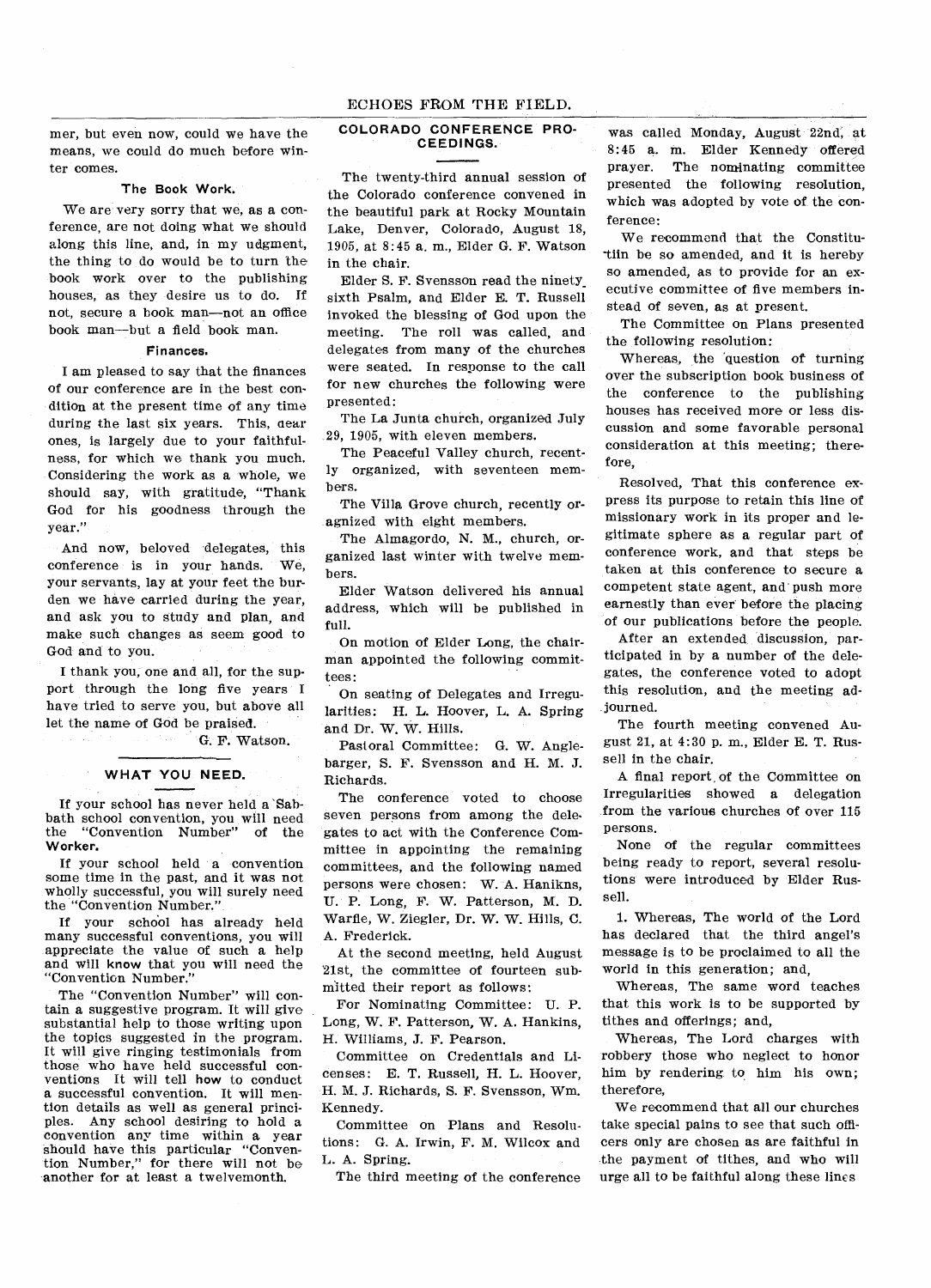## ECHOES FROM THE FIELD.

2. That the officers of all our churches make theniselves ensamples to their flocks in the payment of tithes and offerings, in order that they may consistently counsel others to be faithful in this respect.

3. That in view of the dearth of men and means for the foreign work, this conference share their laborers and tithes with the general conference, as far as consistent.

4. Whereas, there has been committed to this people the three-fold message of Rev. 14:6-14 to be carried to all the world, in this generation, and

Whereas, The Weekly and annual offerings have been largely depended upon for the furtherance of this work, and,

Whereas, It has seemed necessary for the Mission Board to cut down the appropriations for our needy mission fields because of a lack of funds; there\_ 'fore,

We recommend that the second Sabbath of each month be set apart by all our people as Mission Day, for the special consideration of all our mission fields.

5. That we adopt in all our churches any readings and programs that may be prepared and sent out by the general conference, and that the readings be so divided, where convenient, that two or three can take part in the services, thus breaking the monotony.

6. That each one to take part in the services make a special study of the field considered, that he may be able to make the study of special interest.

7. That a map of the world be pro-Vided so that the different fields may be located, thus educating our people in regard to the extent and progress -of our work.

(To Be Continued.)

# **TO UNION COLLEGE STUDENTS.**

• The indications are that there will be a large attendance at the Union College the coming year. Crops are good throughout the Cerkral Union Conference. Most of the old students are planning to return. There is a large correspondence from prospective new students. The demand for rooms at South Hall will be greater than usual, because of the decision of the Board to discontinue the use of North Hall. Those who wish to engage rooms in South Hall should apply at once to

the preceptress, Mrs. C. C. Lewis, College View, Nebraska. Mention the room of your choice, and you will be accommodated, if possible. If you are unacquainted with the rooms the preceptress will assign you according to her best judgment, in the order of your application. Write at once, and you will receive notice of the accept ance of your application, and the number of the room to which you have been assigned.

C. C. Lewis, President.

# **SHOULD OUR CHILDREN AND YOUTH ATTEND SECULAR SCHOOLS?**

Does any one doubt that our church, intermediate and training schools are ordained of God? Do any doubt that in the providence of God our school system has been established, that all our children and youth may be trained for God, and to proclaim the advent message. "All the youth should be permitted to have the blessing and privi lege of an education in our schools, that they may be inspired to be laborers together with God." Test., Vol. p. 197. What Is our attitude toward the Lord's schools? Our young people are at this very time in the most important period of their lives, the time when character is being formed most rapidly, and impressions are made most easily. Is it not sad to know that in a few weeks from now hundreds of these children will be receiving instruction in the secular schools from teachers who know nothing of or who are actually hostile to the present truth, which the Lord has given us for the salvation of ourselves and our children. Even though the teachers, the method of instruction and the as- -associations are all that could be desired in these schools, there would still be the strongest reason why our children should not attend them.

Charles Darwin confessed that while as a child he was very religious, and had an ardent desire to know God, he had given himself up so completely to the study of science that his spiritual nature atrophied or wasted away for want of use. So it will be with our children of to-day if "the most essential part of the education is neglected, namely, the religion of the Bible." Christian Education, p. 39. "The mind gradually adapts itself to the subject

on which it is allowed to dwell. If occupied with commonplace matters only, to the exclusion of the more lofty themes, it will become dwarfed and enfeebled." Christian Education, p., 37.

Let parents and young people consider this question seriously and decide for the right, although it may take a sacrifice. The loss of souls cannot be estimated in dollars and cents.

The following incident, told by a ship-surgeon, should encourage us to make more diligent efforts for our young people:

"On our last trip a boy fell overboard from the deck. I did not know who he was, and the crew hastened to save him. They brought him on board the ship, took off his outer garments, turned him over a few times, and worked his hands and his feet. When they had done all they knew how to do, I came up to be of some assistance, and they said he was dead and beyond help. I turned away as I said to them, 'I think you have done all you could do;' but just then a sudden impulse told me I ought to go over and see what I could do. I went over and-looked down-Into-the boy's face and discovered that it was my own boy. Well, you may believe I did not think the last thing had been done. I pulled off my coat and bent over that boy; I blew in 'his nostrils and breathed into his mouth; I turned him over and over, and begged God to bring him back to life, and for four long hours I worked, until-just at sunset I began to see the least flutter of breath that told me he lived. 0, I will never see another boy drown without taking off my coat in the first instance, and going to him and trying to save him as if I knew he were my own<br>boy." M. E. Kern. M. E. Kern.

## **MISSIONARY CAMPAIGN.**

At the last general conference the following recommendations concerning the Missionary Campaign were unanimously adopted:

# **Missionary Campaign.**

Realizing that multitudes are "in the valley of decision," and that the time has fully come when the Master pleads<br>with every child of his to "go out with every child of his to ' quickly into the streets and lanes of the city," and "into the highways and hedges," to bid the hungry and perishing to the marriage feast,-

63. We recommend, that the great